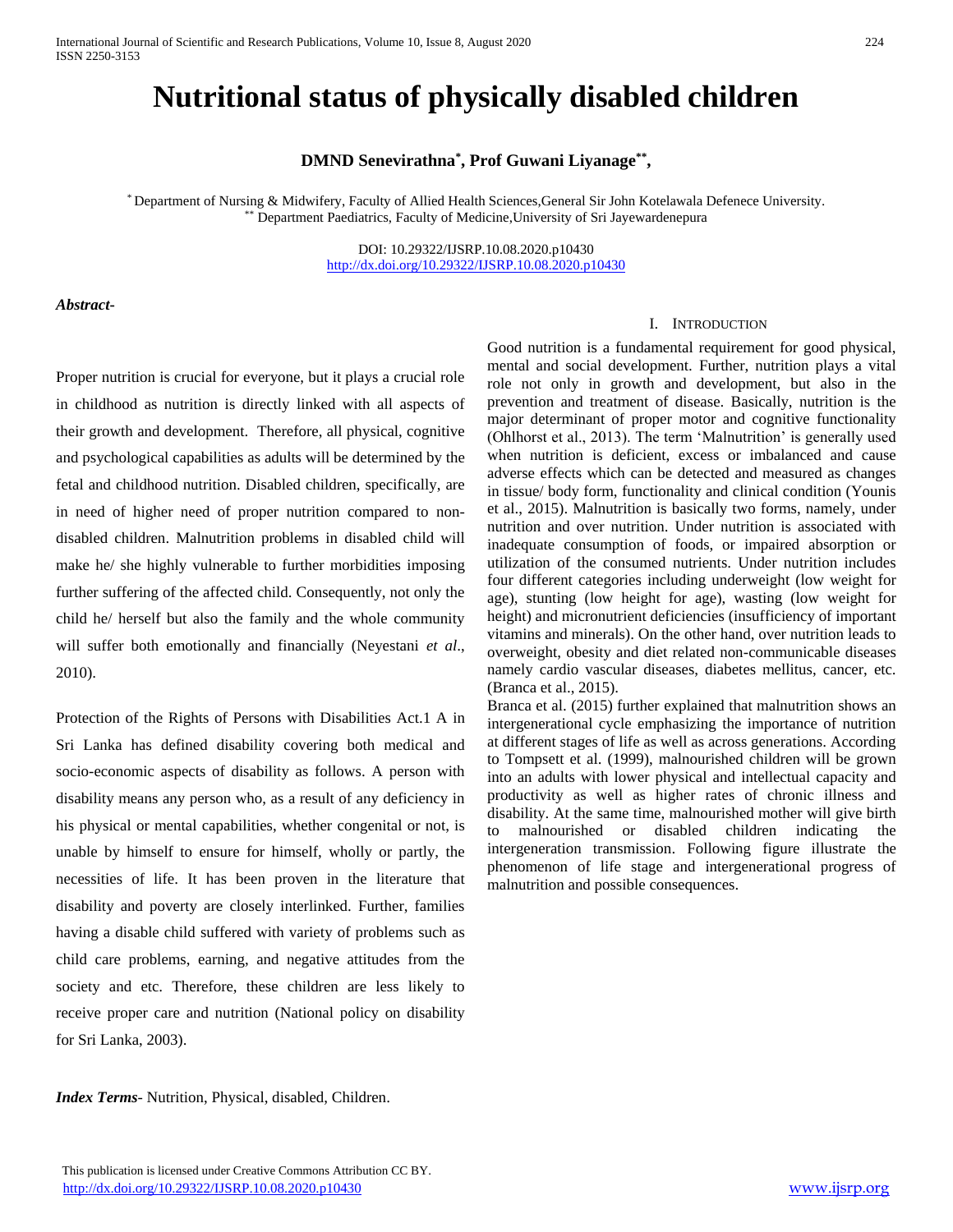

Figure 1: Effects of nutrition through the life stages and generations (Darnton-Hill et al., 2004)

Nutritional status has defined as "Intake of a diet sufficient to meet or exceed the individual requirements in order to keep the composition and function of the otherwise healthy individuals within the normal range" (Jeejeebhoy et al., 1990). Assessment of nutritional status is important to identify individuals or population groups who are at risk of becoming malnourished, identify individuals or population groups who are already malnourished, develop programs to meet the individual/ family nutritional demands identified by the assessment and assess the effectiveness of the nutritional programs and intervention once initiated. According to the authors this equilibrium can be disturbed by three distinct processes including increased demands, decreased intake and altered utilization. A comprehensive assessment of nutritional status includes (1) anthropometric measurements, (2) biochemical assessment, (3) clinical assessment and (4) measurement of dietary intake (Knox et al., 2003).

Anthropometrics assessment measures the body composition, specifically the body muscle and fat and can be used to compare and evaluate the growth of individuals and population groups. Most frequently used anthropometric measurements are height and weight, in addition, body circumferences (head, mid upper arm, thigh, hip, etc.) and skin fold thicknesses of different body parts (triceps, biceps, abdominal, subscapular, suprailiac, and etc.) are also used. Further, these anthropometric measures will be used to calculate variety of growth indices such as Body Mass Index (BMI), weight for age, height for age, weight for height, percent body fat, muscle mass, etc. will be derived from these measurements which are important in determining the body composition and overall nutritional status (Mackey, 2017).

Biochemical tests are to determine the different nutrient and metabolic parameters in blood and urine which indicate the nutritional status such as serum proteins, micronutrient levels, etc. Clinical assessment will provide information about altered nutritional requirements and resulted acute and chronic illnesses. Variety of techniques will be used to assess dietary intake including 24 hour dietary recalls, diet diary, food frequency questionnaire, and etc. However, accuracy and reliability of these dietary assessment methods are questionable compared to other methods as techniques used in these methods (interviews,

 This publication is licensed under Creative Commons Attribution CC BY. <http://dx.doi.org/10.29322/IJSRP.10.08.2020.p10430> [www.ijsrp.org](http://ijsrp.org/)

observations, records of study participants, etc.) can indirectly change the actual and habitual intake (Mackey, 2017).

According to Branca and colleagues (2015), nearly 50 million children's lives are at risk every year, due to undernutrition while more than 40 million children are threatened by overweight and obesity at the same time. This point out the simultaneous existence of different forms of malnutrition across the same communities, which is referred to as double burden. Second Global Strategy for Women's, Children's and Adolescents' Health (2015) also warrants the improving nutrition to improve health by paying special attention to the first 1000 days of life, pregnant and lactating women, women of reproductive age, and adolescent girls. According to Younis, Ahmad and Badpa (2015), the hidden causative factor behind more than one third of all child deaths around the world is malnutrition, however it is rarely mentioned as a direct cause. All these facts point out the importance of proper nutrition for children. Therefore, several studies have conducted to assess the nutritional status of children of all age groups across the world.

Disability means the limitations imposed on individuals restricting their capacity to carry out activities of daily living (ADL) and participation in daily life situations. Therefore, disability in general, constrain the individual from ensuring for himself, wholly or partly, the necessities of life. Disability has classified in to number of categories including hearing, visual, speech, intellectual, psychiatric, mobility and disability arising as a result of epilepsy and other causes. Further, people may be suffering from multiple disability in which two or more of these various disabilities present in a single individual (National policy on disability for Sri Lanka, 2003). Therefore, disable children are identified as a group of children with special needs and require specific caring and support. However, studies focused on their nutritional status are quite limited in the literature.

Neyestani and colleagues in 2010 conducted a cross-sectional study to investigate the nutritional status of the Iranian children with physical disability. In this study they used 24 hour dietary recalls and food-frequency questionnaire to assess the dietary pattern of the disabled children. Further, two anthropometric parameters: height and weight was measured and BMI was calculated to assess nutritional status. They found interesting results through this study, for example mean energy intake of disabled children were more than 90% of the required amount. On the other hand, mean calcium intake was approximately half of the recommended intake while calcium intake was 75% of the required recommended intake. More interestingly, protein, calcium and riboflavin intake found to be significantly lower in disabled girls than disabled boys.

The most important finding of the study of Neyestani and colleagues (2010) is that they found 40% of disabled girls and boys were underweight according to Z score of weight. Moreover, they compared these results with anthropometric data from non-disabled children and pointed out underweight condition is more prevalent among disabled children than nondisabled children  $(p<0.001)$ . They found the similar results with height too, and stated that both disabled boys and girls have significantly shorter statures when compared with the nondisabled counterparts. Finally, they concluded that certain malnutrition conditions including low weight and stunting shows higher prevalent rate among Iranian children with disabilities and